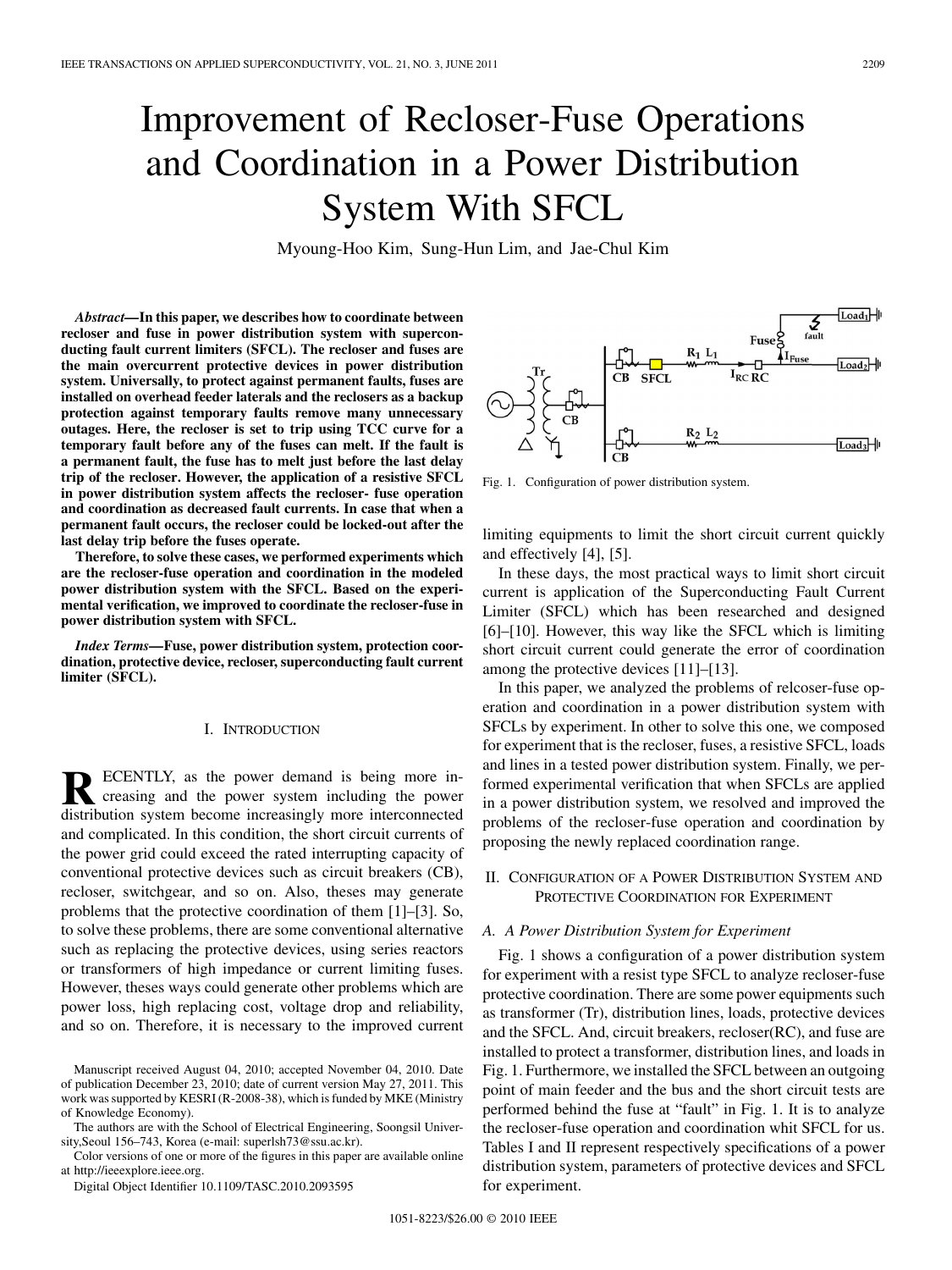TABLE I SPECIFICATIONS OF A POWER DISTRIBUTION SYSTEM FOR EXPERIMENT

| Transformer (Tr)          | Value           | Unit |
|---------------------------|-----------------|------|
| Capacity                  | 125             | kVA  |
| Voltage of primary side   | 220             | V    |
| Voltage of secondary side | 360             | V    |
| <b>Distribution line</b>  | Value           | Unit |
| $R_1 + jX_1$              | $0.097 + j0.68$ | Ω    |
| $R_2 + jX_2$              | $0.097 + j0.68$ | Ω    |
| Load                      | Value           | Unit |
| Load <sub>1</sub>         | 41.2            | Ω    |
| Load <sub>2</sub>         | 41.2            | Ω    |
| Load <sub>3</sub>         | 10.3            | Ω    |

TABLE II PARAMETERS OF PROTECTIVE DEVICES AND SFCL

| <b>Recloser (RC)</b> | Value              | Unit      |
|----------------------|--------------------|-----------|
| Sequence             | 1F 1D              |           |
| Reclosing time       | 0.1                | sec       |
| Pickup current       | 3                  | $A_{rms}$ |
| Fast operation       | 5                  | Cycle     |
| Delay operation      | 8                  | Cycle     |
| Fuse                 | Value              | Unit      |
| Ratings              | 4.5                | $A_{rms}$ |
| Type                 | Axial lead         |           |
| Material             | Tine plated copper |           |
| Diameter             | 0.8                | mm        |
| <b>SFCL</b>          | Value              | Unit      |
| Material             | YBCO               |           |
| Manufactured form    | Thin film          |           |
| Critical current     | 19                 | А         |
| Critical temperature | 87                 | K         |
| Shunt resistance     | 3.45               | Ω         |

#### *B. Operation of Recloser and Fuse*

The recloser is a general overcurrent protective device that automatically trips and recloses a preset sequence to remove momentary faults or permanent faults in power distribution system. Also, it has condition for manually tripping and reclosing the circuit that is installed [13].

For example, if faults occur behind the recloser and they are bigger than the preset value, the recloser is instantaneously operated the fast operations (F). After several fast-operation of one, the recloser operates the delay operations (D). If the fault is not cleared after several recloser operations, the recloser could recognize the fault to a permanent fault and trip permanently (lockout). We preset the operation sequence of recloser to 1 fast—1 delay (1F1D) in this experiment and there are some detailed parameters of the recloser in Table II.

Fig. 2 shows waveforms of recloser operation for experiment. Fig. 2(a) represents the fault current in peak  $(I_{\rm RC})$  and rms  $(I_{\text{RC-rms}})$  value during the recloser operations. Here, after the permanent fault occur at 0.2 [s], the recloser has operated 1-fast and 1-delay which is called "lock out". And the fault current didn't flow as well as load currents because the fault is cleared following recloser's delay operation. If the temporary fault occur at 0.2 [s] during 0.1 [s], it could be only to remove the fault by recloser's 1-fast operation and the load current flow like as normal. Fig. 2(b) represents recloser's operation signal which is integral of one called " $\text{Integral}_{\text{RC}}$ " for a fast and delay one. When the fast and delay signals of recloser reach at



Fig. 2. Waveform of recloser operation for experiment. (a) The fault current for peak and rms of recloser. (b) Operation signal of recloser for trip and integral.



Fig. 3. Time current characteristic (TCC) curve of fuse links.

the "1" point, the recloser operate at " $Trip_{RC}$ " which has some delay time for mechanical margin.

Fuses are the most basic overcurrent protective devices in the power distribution system. Their main function is to serve as inexpensive weak links which is being able to clear fault current easily and protect equipment against overloads and short circuits. When the fault happen behind a fuse and the fault current pass the fuse link, it must melt by heating energy  $I^2Rt$  generated by the fault current to protect other electrical devices. Furthermore, the melting time of fuses is dependent on their material and we could select the fuse rating referred to the melting time. The fuse rating could be decided considering load currents, fault currents, and protective coordination with other protective devices. Universally, many electrical engineers could select the fuse rating using time current characteristic (TCC) curve of fuse links. Most overcurrent protective devices have their TCC curves [14], [15]. Fig. 3 shows TCC curves of fuse links used in this experiment. These are 3A, 4A, and 5A but there are actually fuse links of various types [16].

#### *C. Coordination of Recloser and Fuse*

We studied the coordination of recloser and fuse. Generally, to provide protection against permanent faults, fuses are in-